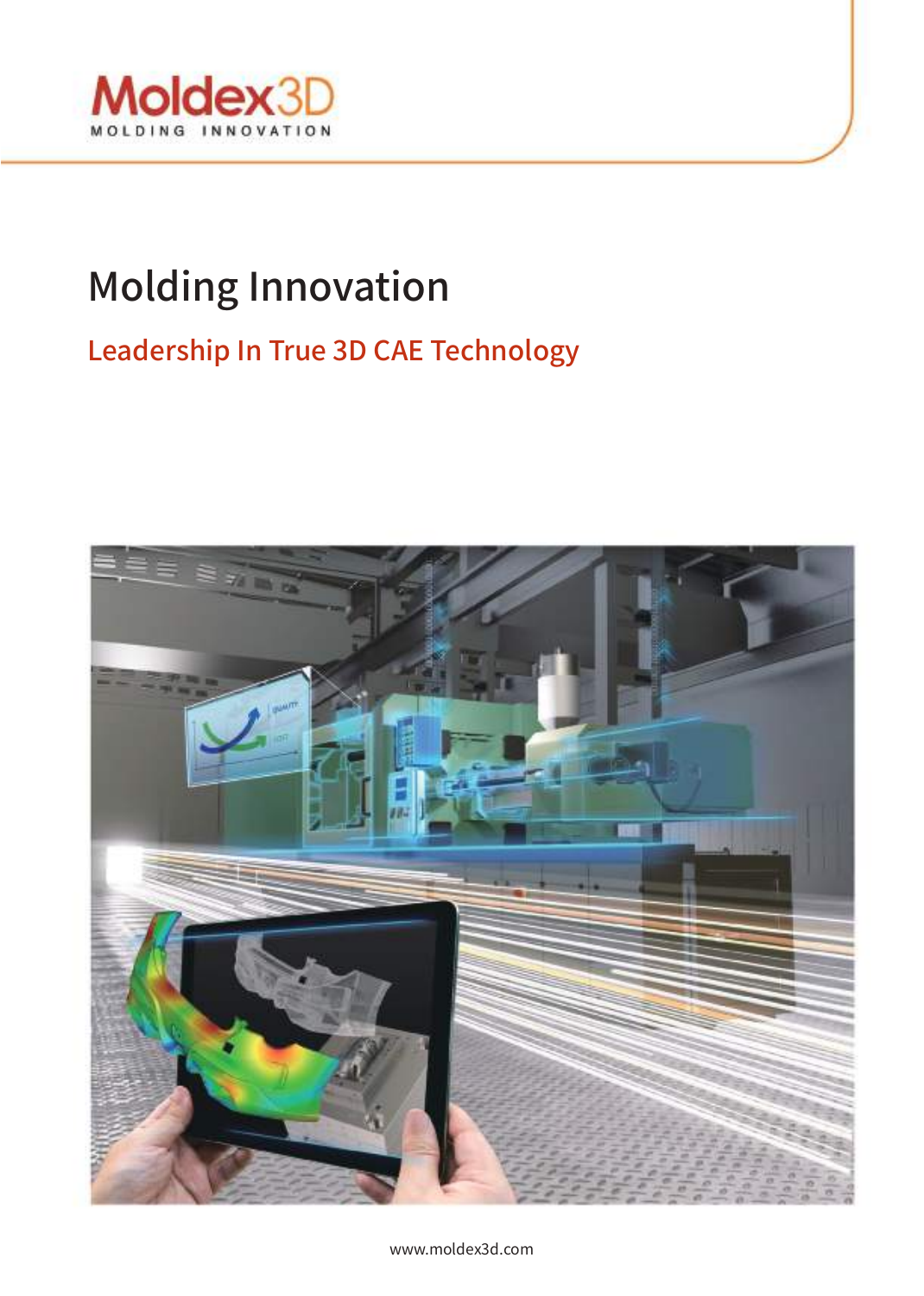# Key to Your Core Competitiveness

#### Cost Saving for Your Business

Moldex3D CAE Software provides the true 3D simulation and visualization technology you need if you are fed up with countless trial-and-errors and want to save time, energy, and money more efficiently during the mold-making process.

- Shorten time to market and increase revenue and ROI.
- Reduce the tool trials time and its cost of electricity and manpower.
- Increase margin rate with minimized cycle time and manufacturing cost.
- Reduce product scrap rate and extend mold life.



# Optimize Part/Mold Design Process

#### Intuitive User Interface to Streamline Simulation Workflows

- Single platform for all powerful Moldex3D simulation functions.
- Integrated workflow through out to ensure modeling accuracy.
- High quality render performance for upgraded usability.
- Convenient result inspection and comparison functions.
- A variety of Pre/Post tools and customized report.

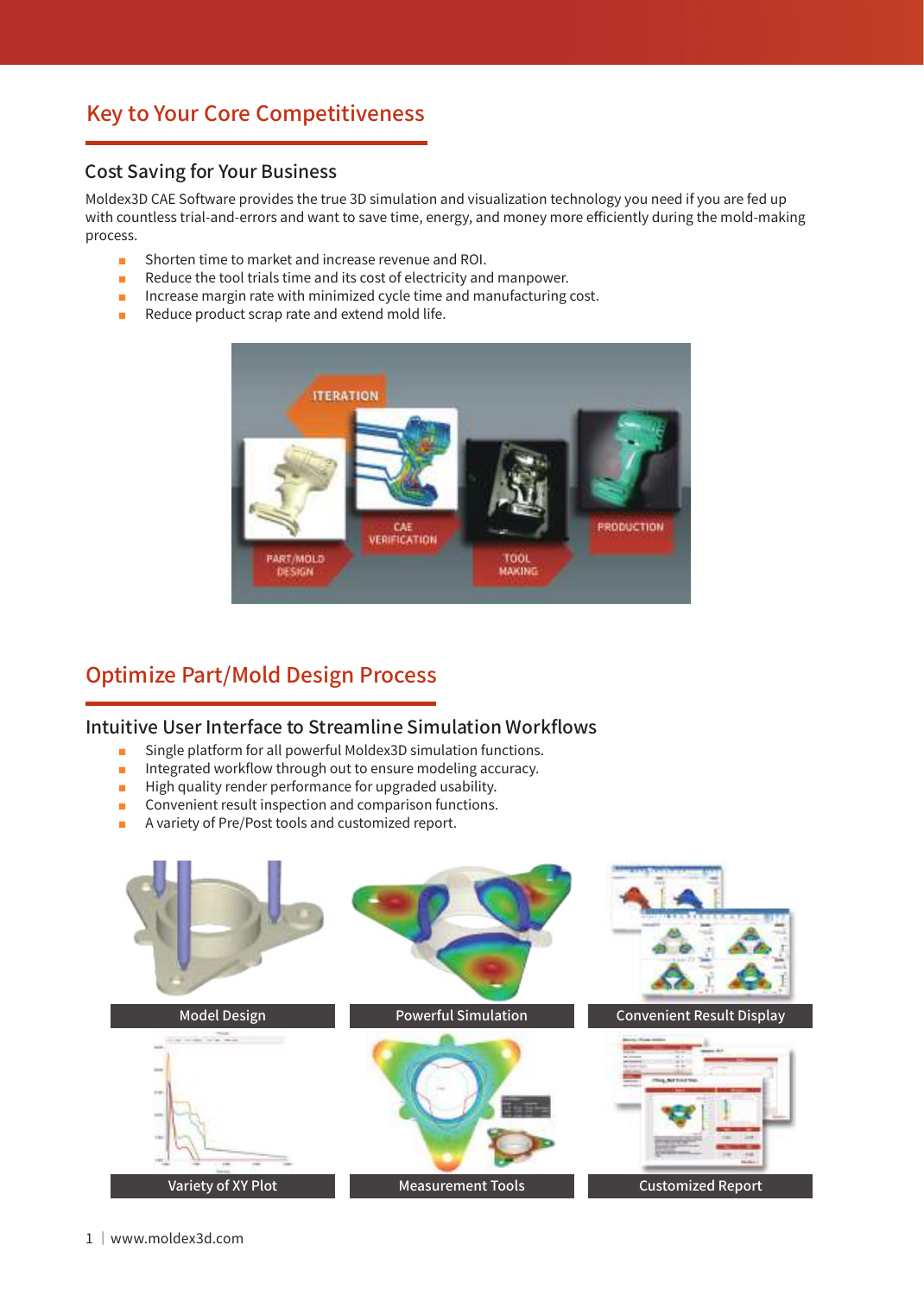# Validate and Optimize with Plastics Injection Molding Simulation

Moldex3D is the world-leading CAE product for the plastic injection molding industry. With the best-in-class analysis technology, Moldex3D can help you carry out in-depth simulation of the most extensive range of injection molding processes and optimize product designs and manufacturability. Also, its high compatibility and adaptability have provided users with an instant connection to mainstream CAD systems, generating a flexible simulation-driven design platform.



#### Issue Diagnosis for Your Product

Predict upfront most of the common manufacturing problems, such as short shot, flow imbalance, air trap, or hesitation. It greatly improves part quality, structure, and appearance.





Weld Line Flow Imbalance Air Trap Hesitation Short Shot





#### Pack

#### Cool

- **■** Improve cooling efficiency.
- Evaluate gate-freeze time. ■ Avoid sink mark or flash.
- Optimize packing profile.
- 
- Reduce cycle time.
	- Predict hot spots.
- **Warp**
	- Predict final part shape.
	- Identify warpage causes.
	- Calculate residual stress.





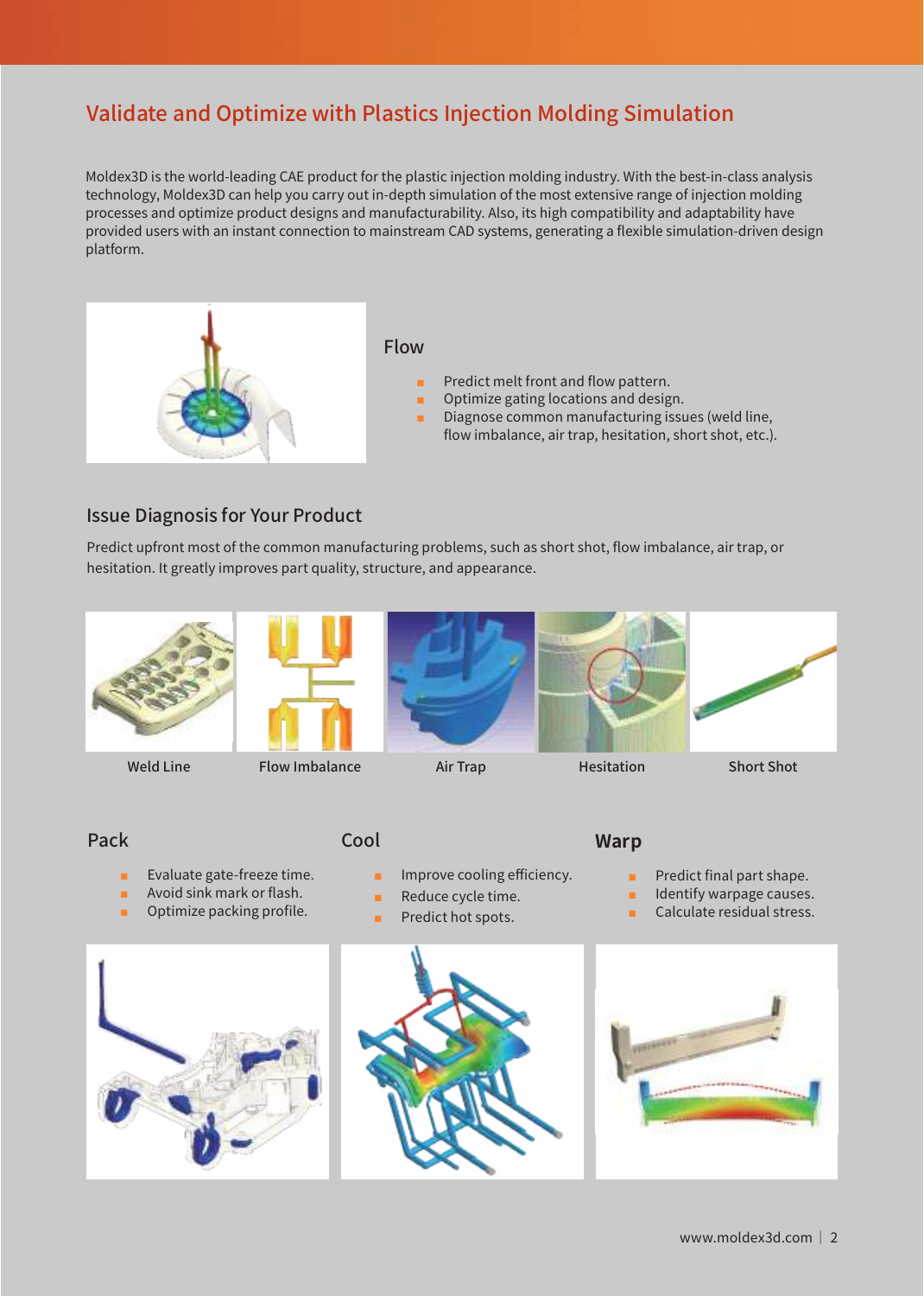# Cooling System Design and Thermal Management



#### Transient Cool

- Support various dynamic variotherm technologies, including Heat & Cool™, Induction Heating Molding (IHM), Electricity Heating Mold (E-Mold), etc.
- Utilize rapid temperature-changing molding process to increase melt fluidity in the filling stage.



#### Advanced Hot Runner (AHR)

- Visualize temperature distributions over time in hot runners and moldbase.
- Predict problems, such as non-uniform melt temperature, unbalanced filling, etc.
- Support quick, steady analysis for complex hot runner layout design.
- Support pin movement control simulation by flow front location.

#### 3D Coolant CFD

- Simulate coolant flow in 3D cooling channels to guarantee cooling efficiency.
- Visualize the streamline direction and predict dead spot.
- Optimize cooling system design and achieve cycle time reduction.



## Moldex3D Conformal Cooling

- Allow conformal cooling modeling with the combination of different line and geometry defined components.
- Provide wizard interface for a fast and intuitive workflow to build complex cooling system.

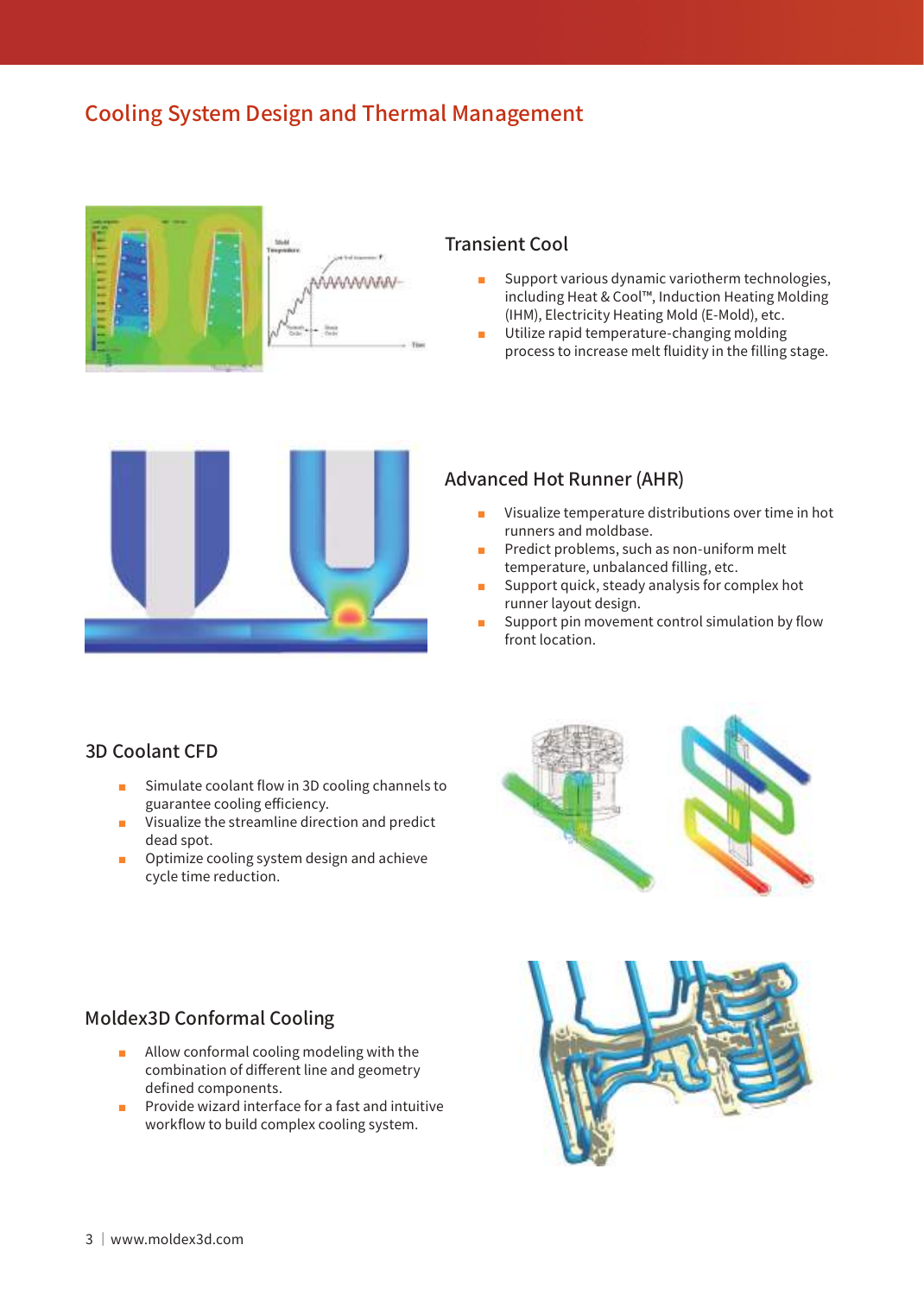# Multiple-Material Product and Design

#### Multi-Component Molding (MCM)

- Simulate Insert and Sequential Shot Molding.
- Detect potential re-melt issue.<br>■ Predict warpage and cooling w
- Predict warpage and cooling with different materials.<br>■ Fyaluate the impact by thermal and fiber condition in
- Evaluate the impact by thermal and fiber condition in
- insert component from another shot.

#### In-Mold Decoration (IMD)

- Enable easy IMD film modeling workflow with minimum human effort.
- Provide wash-out index to better predict the wash-off ink decoration of the film.

# Plastic Molding Simulation Transformation

#### **Stress**

- Predict stress and displacement distributions of parts and part inserts.
- Evaluate displacements of plastics under certain external loadings.
- Support FSI (Fluid-structure interaction) calculation.
- Predict annealing with Viscoelasticity.

#### **Mechanics**

- Evaluate the potential of large deformation
- Predict the deformation shape if buckling occurs

#### Viscoelasticity (VE)

- Analyze the viscous and elastic properties of polymeric materials.
- Calculate flow-induced residual stress, warpage, and optical properties (with Optics module).
- Observe advanced flow-fiber induced special molding phenomenon.

#### **Optics**

- Predict flow- or thermally-induced birefringence, retardation, fringed orders, and fringed patterns.
- Integrate with CODE V by providing non-uniform refractive index prediction and deformed shape.

# DOE & Optimization

#### Expert

- Manage analysis variation and provide graphical summaries automatically.
- Evaluate the optimal process conditions, such as injection velocity, packing time, cooling time, or mold temperature.







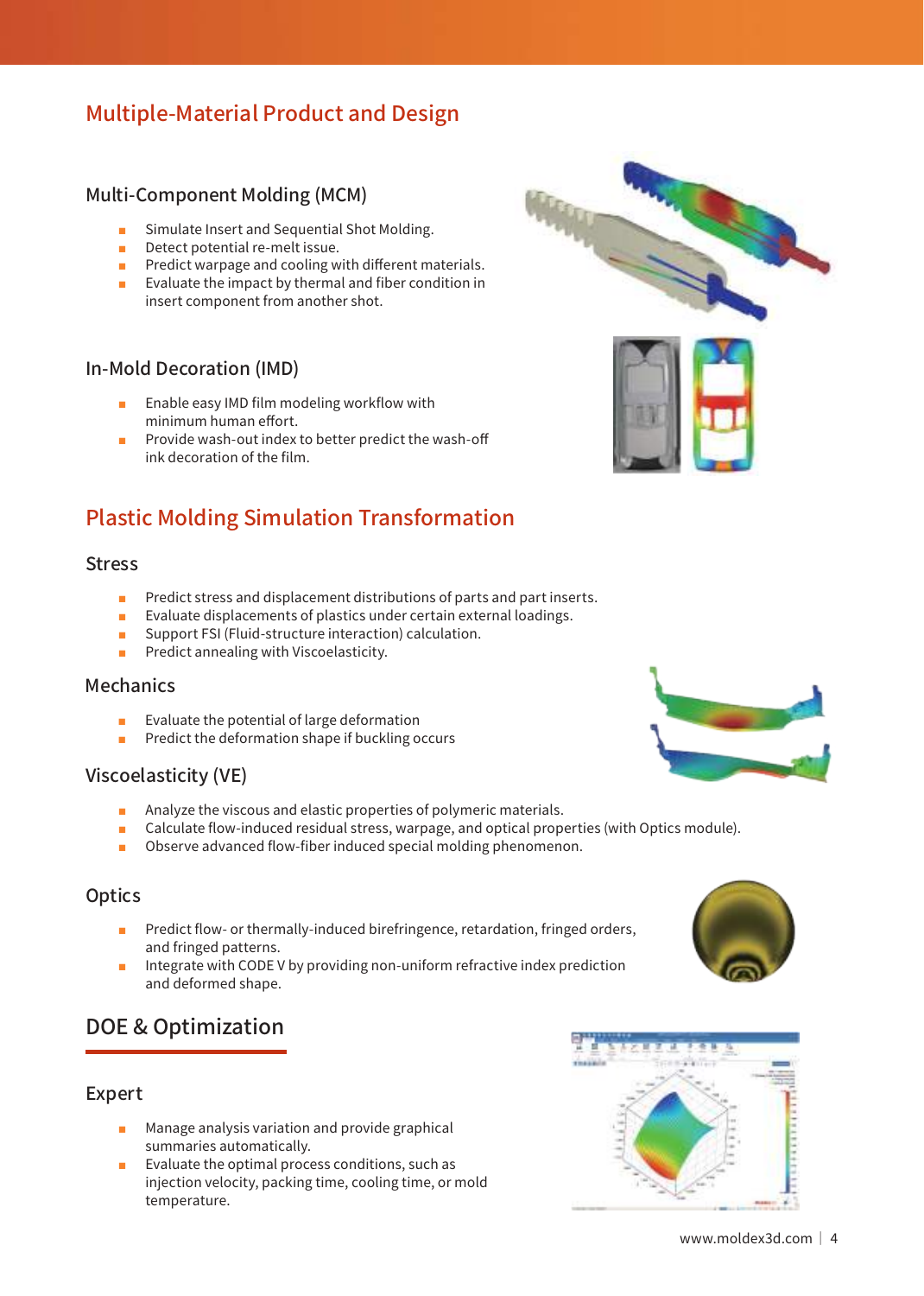# Lightweight Composite Products

#### Fiber

- Visualize fiber orientation, length, and concentration inside fiber-reinforced plastics.
- Evaluate the filler effect to mechanical properties and final shrinkage.
- Optimize process conditions to enhance the part strength.
- Support short, long, flat fiber and flake orientation simulation.

## FEA/Micromechanics Interface

- Export fiber orientation, material anisotropy, residual stresses, and molding pressure to structural software.
- Validate the structural performance of products and mold sustainability.

## Moldex3D Digimat-RP

- Bridge manufacturing process and FEA analysis.
- Predict the mechanical behaviors with nonlinear material modeling technology for reinforced plastic.
- Define material properties and criteria of failure properties for reinforced plastic.
- Support automatic reverse engineering for material model generation based on experiment data.

## Resin Transfer Molding (RTM)

- Control resin infusion by pressure or flow rate.
- Capture cure reaction trend during molding through viscosity and kinetics models.











## Foam Injection Molding (FIM)

- Visualize the filling behavior of the polymer-gas solution into the cavity.
- Visualize bubble density and size considering the bubble nucleation and growth.
- Evaluate the surface quality, weight reduction, tonnage reduction, shrinkage reduction, etc.
- Support CBA material simulation as an initial gas concentration option for thermoplastic analysis.

# PU Chemical Foaming Molding (CFM)

- Provide foaming kinetics for different by-products in chemical foaming process.
- Optimize for a desired volume-to-weight ratio of the product.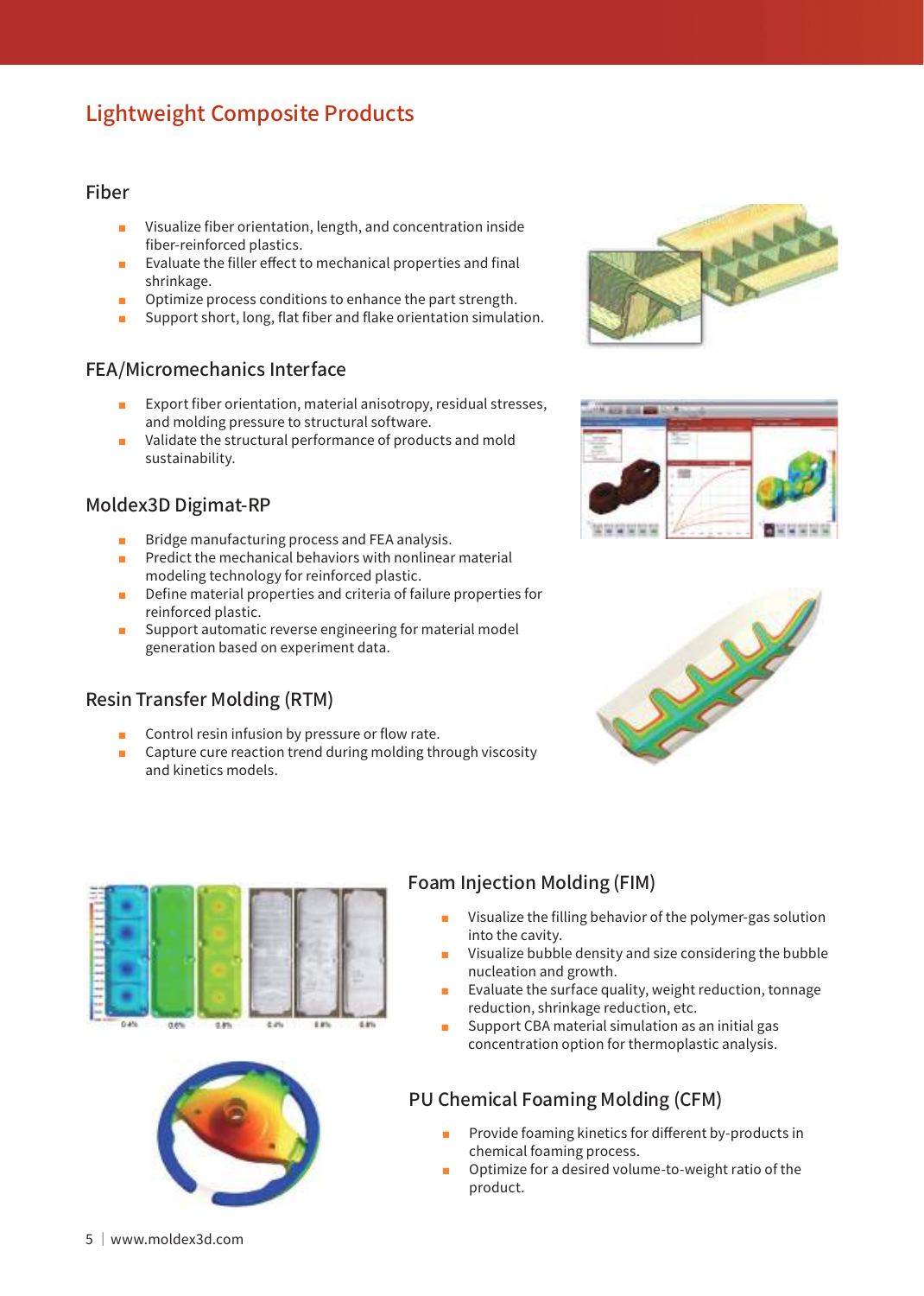# Molding Innovation

## Reaction Injection Molding (RIM)

- Simulate thermoset injection molding.
- Simulate cavity filling, curing, part warpage, fiber orientation, multi-component molding, etc.



## Co-Injection Molding (CoIM)

- Visualize the flow behaviors of skin and core materials.
- Optimize geometry thickness and process conditions based on core breakthrough prediction.
- Consider temperature imbalance and pressure resistance variations of skin layer and center core.

## Bi-Injection Molding (BiIM)

- Define independent melt entrances and filling/packing parameters for different materials.
- Visualize the melt front time for each melt entrance in the filling stage.
- Predict weld line through melt front advancement.



## Gas/Water-Assisted Injection Molding (GAIM/WAIM)

- Specify the gas/fluid injected from single or multiple gas entrances or from the melt entrance.
- Optimize gas/fluid channel designs and locations of gas/fluid entrances.
- Visualize the skin thickness and core-out ratio distributions and predict corner effect and blow through.







# Compression Molding (CM)

- Visualize pressure distribution, volume shrinkage, residual stress distribution, fiber orientation, etc.
- Predict potential molding defects, such as flashing.

## Injection Compression Molding (ICM)

- Visualize property changes in the compression molding process over time.
- Calculate residual stress and evaluate process designs.

## Powder Injection Molding (PIM)

- Visualize flow behaviors of the feedstock.
- Predict black line due to phase separation of powder and binder (non-uniform powder concentration).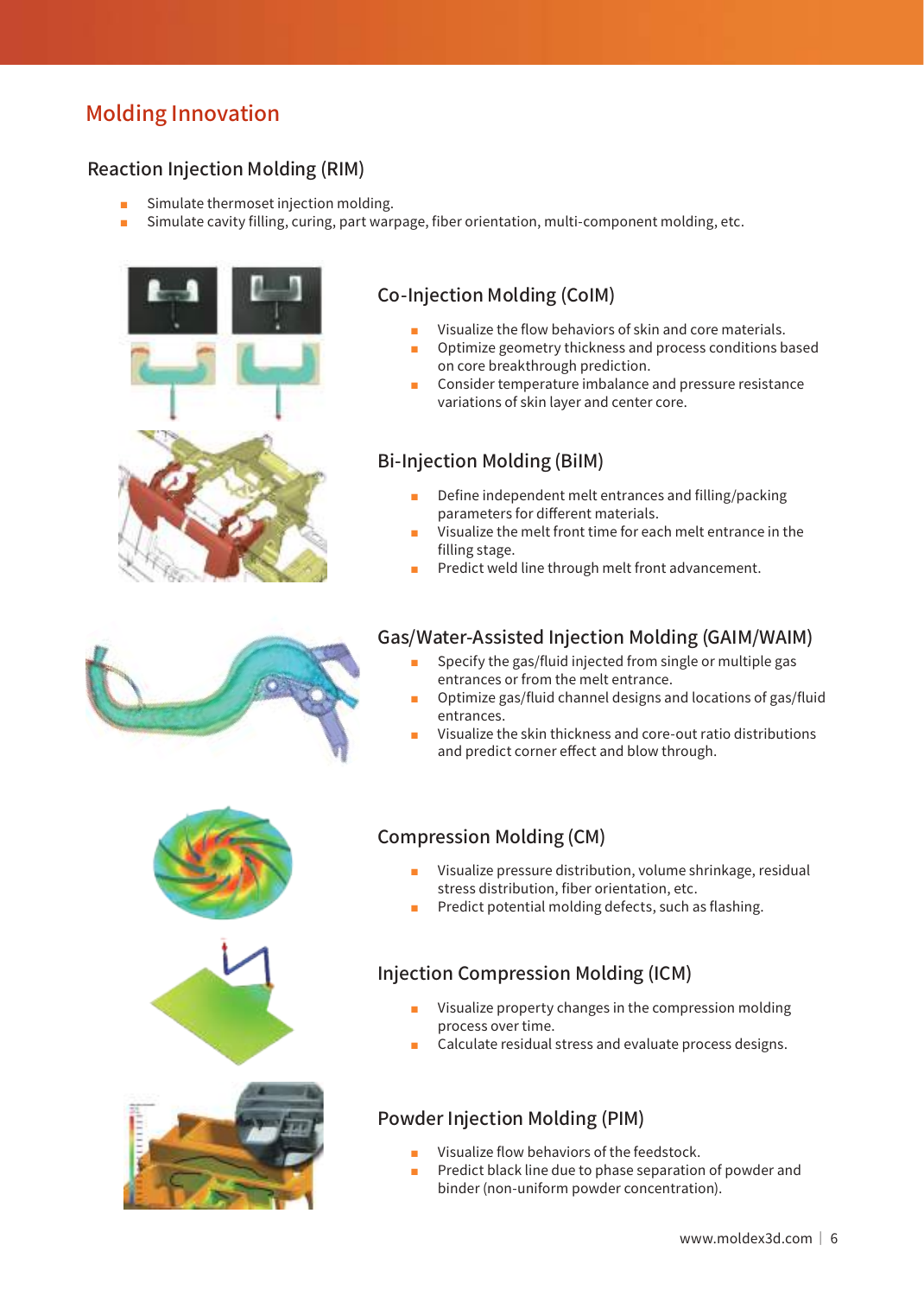# High-Performance Computing (HPC)

## Parallel Processing (PP)

Speed up analysis with options of utilizing the strength of multicore, multi-CPU, and multi-PC cluster.





## Cloud Extension

- Provide scalable license seats for fluctuating demands.
- Support full Moldex3D simulation capabilities.
- Offer a 16-core computing node for one job.

# CAD Interoperability

#### SYNC

- Integrated with PTC® Creo®, NX, and SOLIDWORKS®.
- Provide the automatic mesh engine and intelligent wizards for CAE analysis and help to build a complete injection molding system in CAD environment.
- Synchronize design changes with simulations to effectively optimize the product designs.
- Enable CAD users to quickly validate part designs directly in familiar CAD/CAM environments.



#### API

- Enable users the automatic workflow via the pre/post-processing API.
- Integrate with CAD and structural analysis software.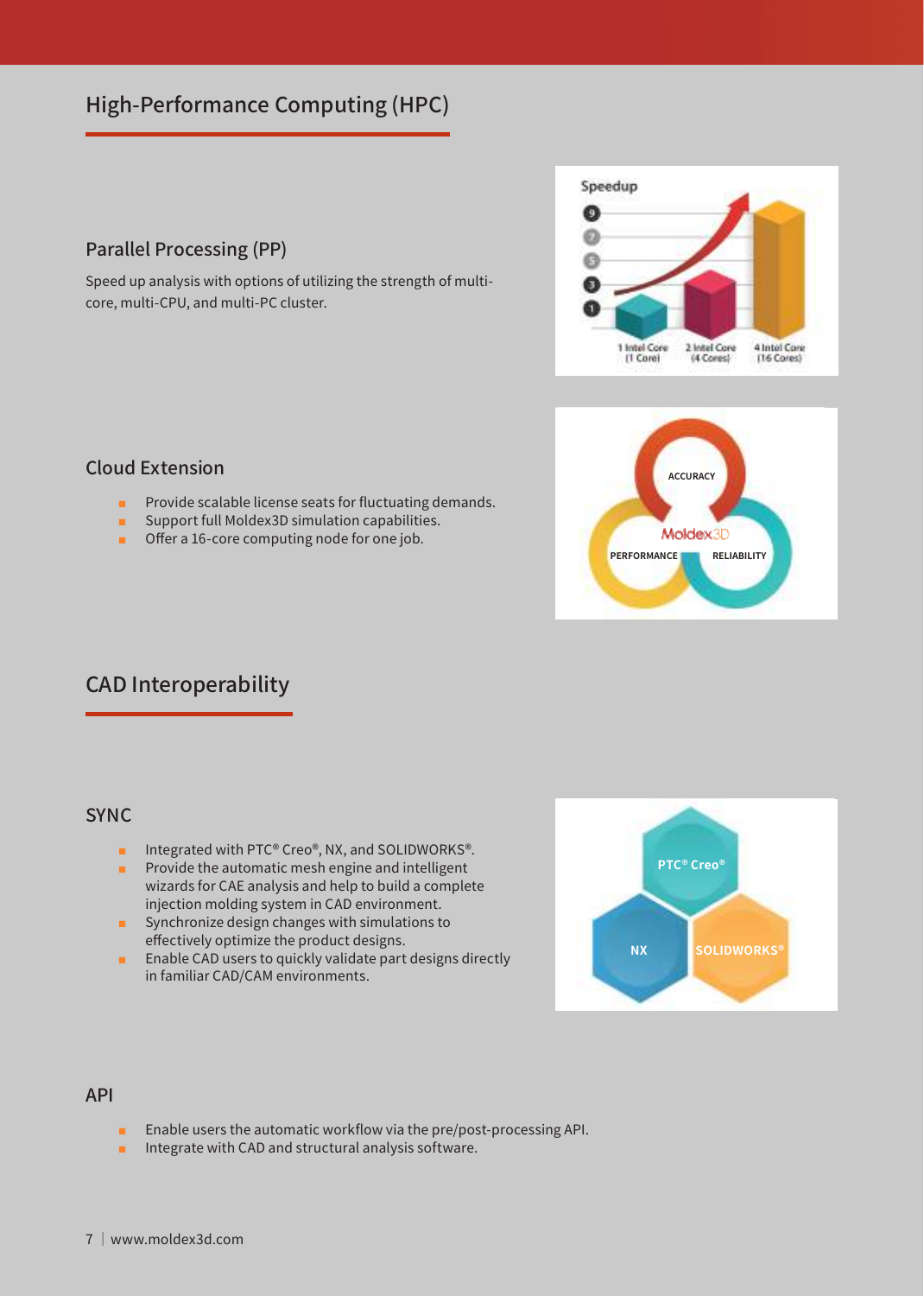# Boost Work Efficiency in Pre-processing

## High Resolution 3D Mesh Technology (BLM)

- Enable automatic mesh generation, especially for complicated 3D geometry, with less complex and faster workflow.
- Mixed type to construct runner system with combination of curve and geometry runner/gate.<br>■ Support non-matching technology for part insert and moldbase.
- Support non-matching technology for part insert and moldbase.<br>■ Support tetra elements and Boundary Laver Mesh (BI M).
- Support tetra elements and Boundary Layer Mesh (BLM).

## Auto 3D Meshing Engine (eDesign)

Support auto mesh generation for saving time and variant level of mesh generation with intelligent wizards.

## Hybrid Mesh Technology

- Create mesh manually for the most customized purpose.
- Increase mesh resolution significantly with acceptable element count.
- Control uniform or biasing mesh pattern and element layer count in thickness direction by users.
- Support tetra, hexahedral, prism, and pyramid elements.



# Integrated Geometry Healing Tool

#### Moldex3D CADdoctor

- Enable multi-CAD data exchange between Moldex3D preprocessing and multi-CAD platform.
- Fix the defects of part and simplify the complicated geometry structure with high-quality surfaces and entities for better BLM generation.

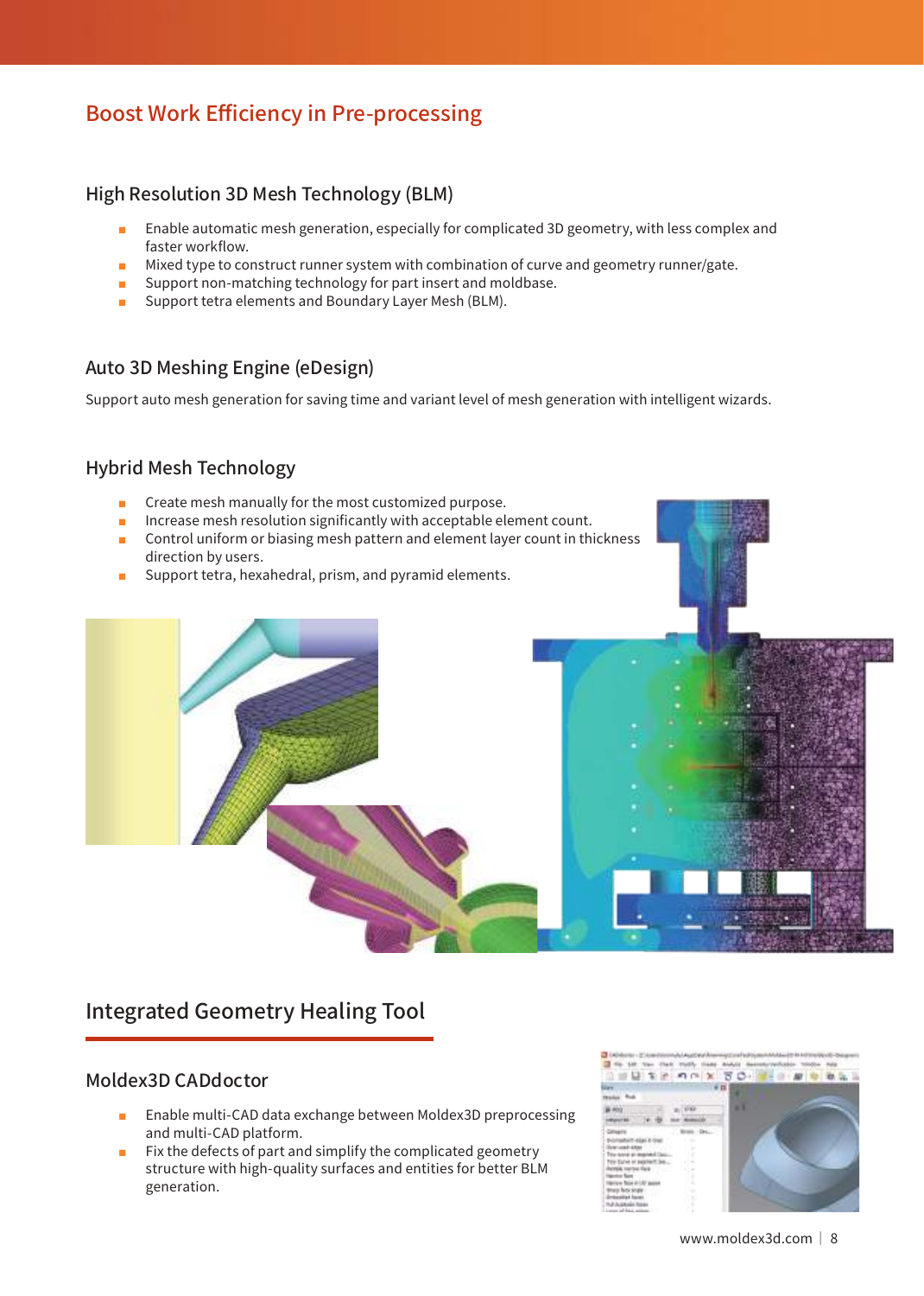# Product Portfolio and Features

# Standard Injection Molding

● Essential features contained |○ Optional features

|                                          | <b>Professional Basic</b> | eDesign | Professional | Advanced    |
|------------------------------------------|---------------------------|---------|--------------|-------------|
| <b>Solver Capabilities</b>               |                           |         |              |             |
| Simultaneous Analysis (max.)             | 1                         | 1       | $\mathbf{1}$ | $\mathsf 3$ |
| Parallel Processing (PP)                 | 4                         | 4       | 8            | 12          |
| <b>Cloud Extension</b>                   |                           |         |              |             |
| Material Database <sup>1</sup>           |                           |         |              |             |
| Thermoplastic Injection Molding (IM)     |                           |         |              |             |
| Reaction Injection Molding (RIM)         |                           |         |              |             |
| <b>Simulation Capabilities</b>           |                           |         |              |             |
| Filling                                  |                           |         |              |             |
| <b>Surface Defect Prediction</b>         |                           |         |              |             |
| <b>Venting Design</b>                    |                           |         |              |             |
| Gate Design                              |                           |         |              |             |
| Cold & Hot Runners                       |                           |         |              |             |
| <b>Runner Balancing</b>                  |                           |         |              |             |
| Machine Response <sup>2</sup>            | $\bigcirc$                | ( )     |              |             |
| Packing                                  |                           |         |              |             |
| Cooling                                  |                           |         |              |             |
| <b>Transient Mold Cooling or Heating</b> |                           |         |              |             |
| <b>Conformal Cooling</b>                 |                           |         |              |             |
| 3D Coolant CFD                           |                           | ( )     |              |             |
| Rapid Temperature Cycling                |                           |         |              |             |
| <b>Induction Heating</b>                 |                           |         |              |             |
| <b>Heating Elements</b>                  |                           |         |              |             |
| Warpage                                  |                           |         |              |             |
| Insert Molding                           |                           |         |              |             |
| Multi-shot Sequential Molding            |                           |         |              |             |
| <b>Mesh Technology</b>                   |                           |         |              |             |
| Boundary Layer Mesh (BLM)                |                           |         |              |             |
| eDesign                                  |                           |         |              |             |
| Solid (Hexa, Prism, Pyramid, Hybrid)     |                           |         |              |             |
| Shell (2.5D Mesh)                        |                           |         |              |             |

# System Requirements

| <b>Platform</b> |                                                                                       |
|-----------------|---------------------------------------------------------------------------------------|
| Windows         | Windows 10, Windows 8, Windows 7, Server 2019, Server 2016, Server 2012R2             |
| Hardware        |                                                                                       |
| Minimum         | Intel® Core i7 Sandy Bridge series processor, 16 GB RAM, and at least 1 TB free space |
| Recommended     | Intel Xeon Platinum 8000 series processor, at least 64 GB RAM & 4 TB free space HDD,  |
|                 | NVIDIA Quadro & AMD Radeon series graphic card and 1920 x 1080 screen resolution      |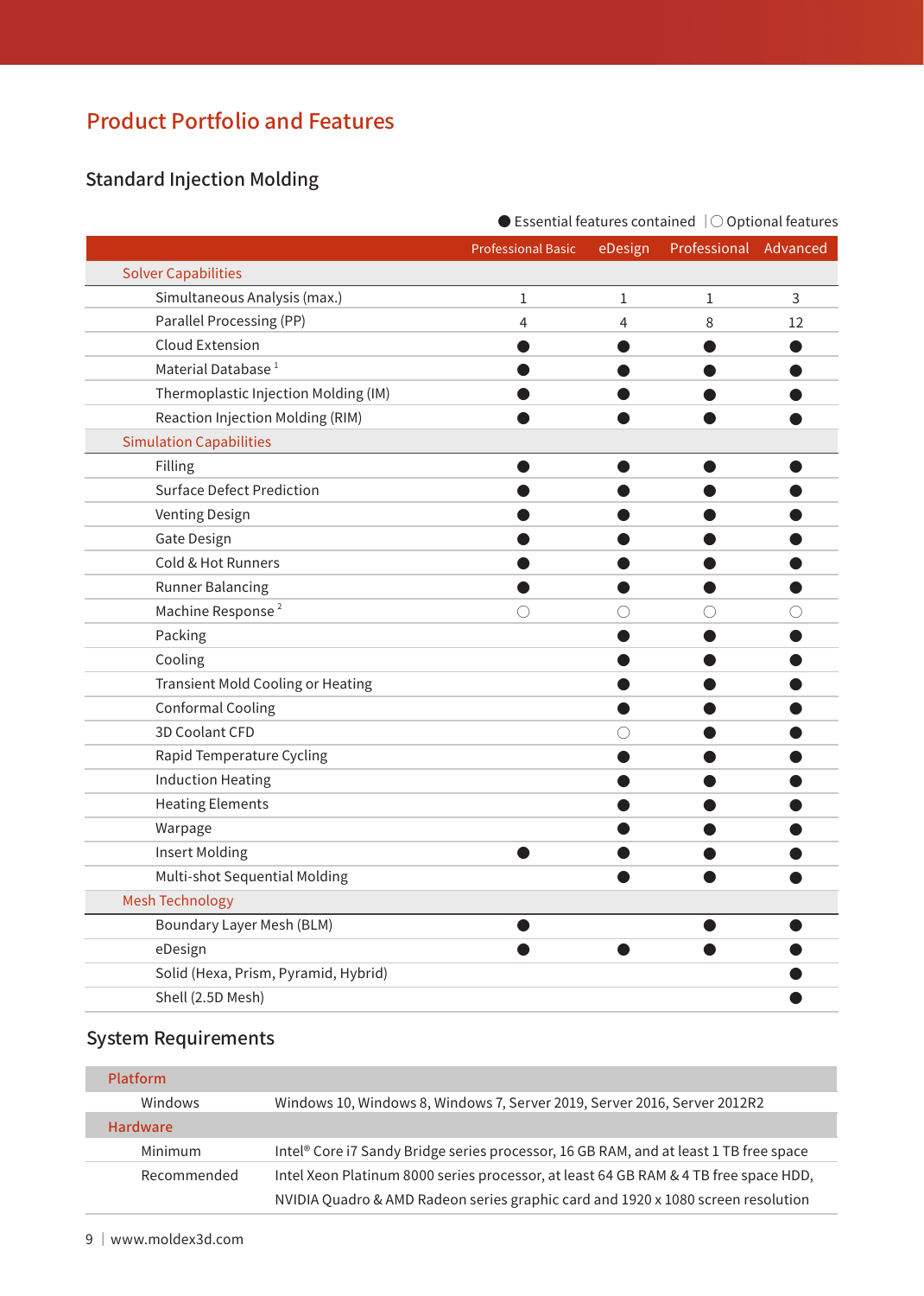## Solution Add-on

|                                         | <b>Professional Basic</b> | eDesign    | Professional Advanced |            |
|-----------------------------------------|---------------------------|------------|-----------------------|------------|
| <b>CAD Interoperability</b>             |                           |            |                       |            |
| SYNC <sup>3</sup>                       | $\bigcirc$                | $\bigcirc$ | $\bigcirc$            | $\bigcirc$ |
| Moldex3D CADdoctor                      | ◯                         | ◯          | ∩                     | $\bigcirc$ |
| <b>Fiber Reinforced Plastics</b>        |                           |            |                       |            |
| Fiber <sup>4</sup>                      | O                         | O          | O                     | $\bigcirc$ |
| FEA Interface <sup>5</sup>              | $\bigcirc$                | $\bigcirc$ | ∩                     | $\bigcirc$ |
| Micromechanics Interface <sup>6</sup>   | O                         | O          | ◯                     | O          |
| Moldex3D Digimat-RP                     | ∩                         | ∩          | ◯                     | O          |
| Mechanical                              |                           |            |                       |            |
| <b>Stress</b>                           |                           | O          | $\bigcirc$            | $\bigcirc$ |
| Mechanics                               |                           | ∩          | ◯                     | $\bigcirc$ |
| Optical                                 |                           |            |                       |            |
| Viscoelasticity (VE)                    |                           | ∩          | ◯                     | $\bigcirc$ |
| Optics                                  |                           |            |                       |            |
| Design Management and Optimization      |                           |            |                       |            |
| Expert (DOE)                            |                           | $\bigcirc$ | $\bigcirc$            | $\bigcirc$ |
| Advanced Hot Runner (AHR)               |                           | ∩          | O                     | O          |
| In-Mold Decoration (IMD)                |                           |            | ∩                     | ◯          |
| API                                     | ∩                         | ∩          | ∩                     | $\bigcirc$ |
| <b>Special Molding Processes</b>        |                           |            |                       |            |
| Powder Injection Molding (PIM)          | $\bigcirc$                | $\bigcirc$ | $\bigcirc$            | $\bigcirc$ |
| Foam Injection Molding (FIM)            |                           | ◯          | ◯                     | $\bigcirc$ |
| Gas-Assisted Injection Molding (GAIM)   |                           |            | ◯                     | $\bigcirc$ |
| Water-Assisted Injection Molding (WAIM) |                           |            | $\bigcirc$            | O          |
| Co-Injection Molding (CoIM)             |                           |            | ◯                     | O          |
| Bi-Injection Molding (BiIM)             |                           |            | ∩                     | O          |
| PU Chemical Foaming Molding (CFM)       |                           |            | ◯                     | O          |
| <b>Compression Molding (CM)</b>         |                           |            | $\bigcirc$            | $\bigcirc$ |
| Injection Compression Molding (ICM)     |                           |            | $\bigcirc$            | $\bigcirc$ |
| Resin Transfer Molding (RTM)            |                           |            |                       | $\bigcirc$ |

1. Database: Thermoplastics materials, thermoset materials, molding materials, coolant materials, and mold materials.<br>2. Machine Response function requiresthe machine file received from Machine Characterization service.

2. Machine Response function requiresthe machine file received from Machine Characterization service.<br>3. Moldex3D SYNC supports PTC® Creo®, NX, and SOLIDWORKS®.

3. Moldex3D SYNC supports PTC® Creo®, NX, and SOLIDWORKS ®.<br>4. Flat Fiber and Flow-Fiber Coupling function require additional

4. Flat Fiber and Flow-Fiber Coupling function require additional license EnhancedFiber.<br>5. Moldex3D FEA Interface supports Abaqus, ANSYS, MSC.Nastran, NXNastran, LS-DYNA, I

5. Moldex3D FEA Interface supports Abaqus, ANSYS, MSC.Nastran, NXNastran, LS-DYNA, MSC.Marc, and OptiStruct.<br>6. Moldex3D Micromechanics Interface supports Digimat and CONVERSE.

Moldex3D Micromechanics Interface supports Digimat and CONVERSE.